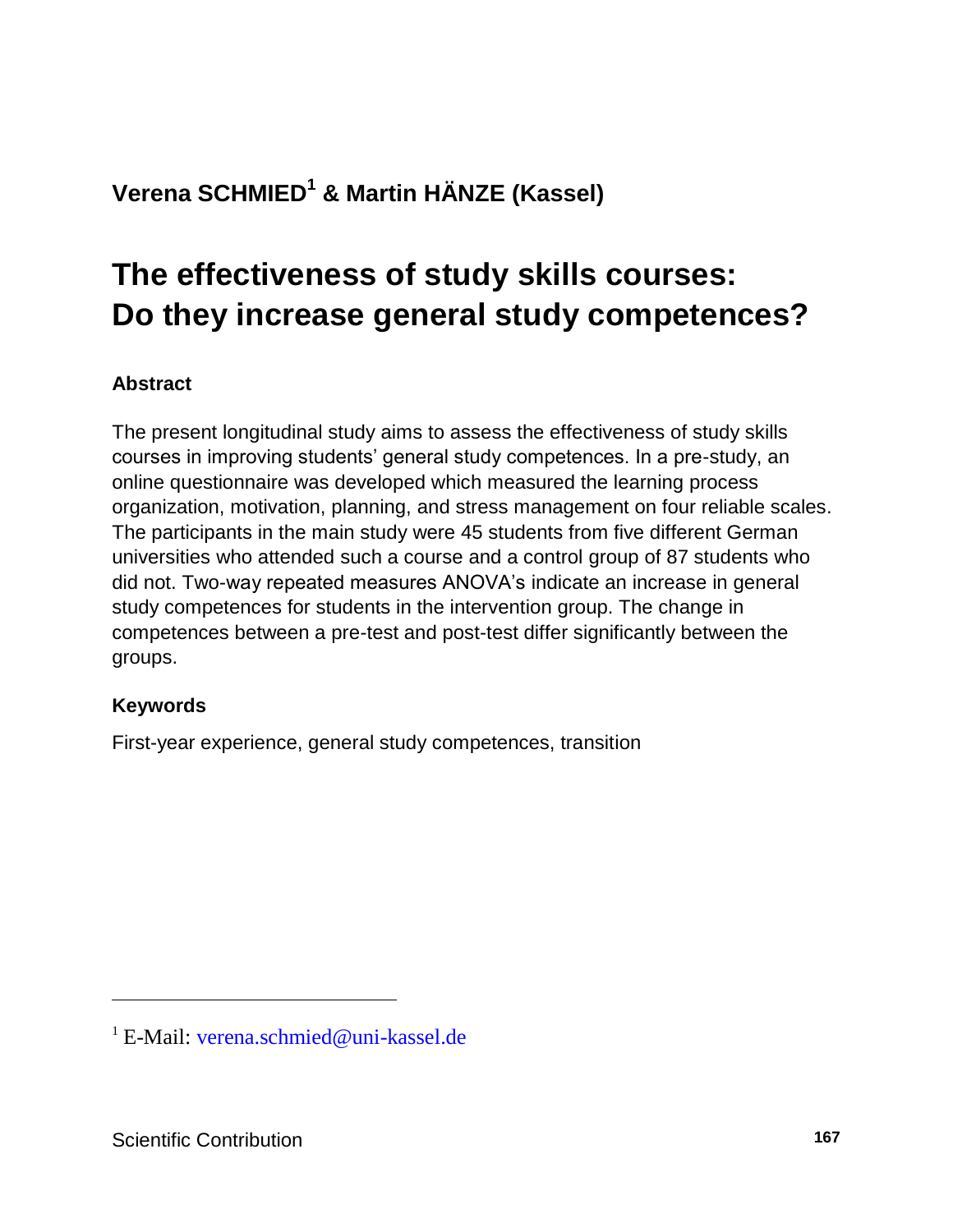### **Effektivität von Kursangeboten zur Stärkung der Studierkompetenz**

### **Zusammenfassung**

Ziel der Längsschnittstudie ist die Untersuchung der Wirksamkeit von Kursangeboten zur Stärkung der Studierkompetenz. In einer Vorstudie wurde ein Fragebogen entwickelt, der auf vier reliablen Skalen Lernorganisation, Motivation, Planung und Stressmanagement misst. Die Stichprobe besteht aus 45 Studierenden von fünf Universitäten in Deutschland, die an einem Kurs teilgenommen haben und einer Kontrollgruppe (*N* = 87), die an keinem Kurs teilgenommen hat. Zweifaktorielle Varianzanalysen mit Messwiederholung zeigen eine Steigerung in den Kompetenzen der Experimentalgruppe. Die Veränderung in den Kompetenzen zwischen den Messzeitpunkten unterscheidet sich signifikant zwischen den Gruppen.

### **Schlüsselwörter**

Studieneingangsphase, Studierkompetenz, Übergang

# **1 Introduction**

In the last few years, there has been increasing interest in Germany in researching and shaping the first-year experience and the transition into higher education. As part of the Quality Pact for Teaching ([http://www.qualitaetspakt](http://www.qualitaetspakt-lehre.de/_media/Programm-Lehrqualitaet-BMBF-Richtlinien.pdf)lehre.de/ media/Programm-Lehrqualitaet-BMBF-Richtlinien.pdf), the German government has financed 253 projects at 186 universities in Germany, 125 of which focus on the first-year experience of students or students in transition (for an overview see <http://www.qualitaetspakt-lehre.de/de/3013.php>). The number of students entering higher education has been growing for years, and student groups are becoming increasingly more heterogeneous (HANFT, 2015). Students differ in their abilities, and the universities need to react to this in order to ensure the quality of education and to reduce the dropout rate of students. The number of people with qualifica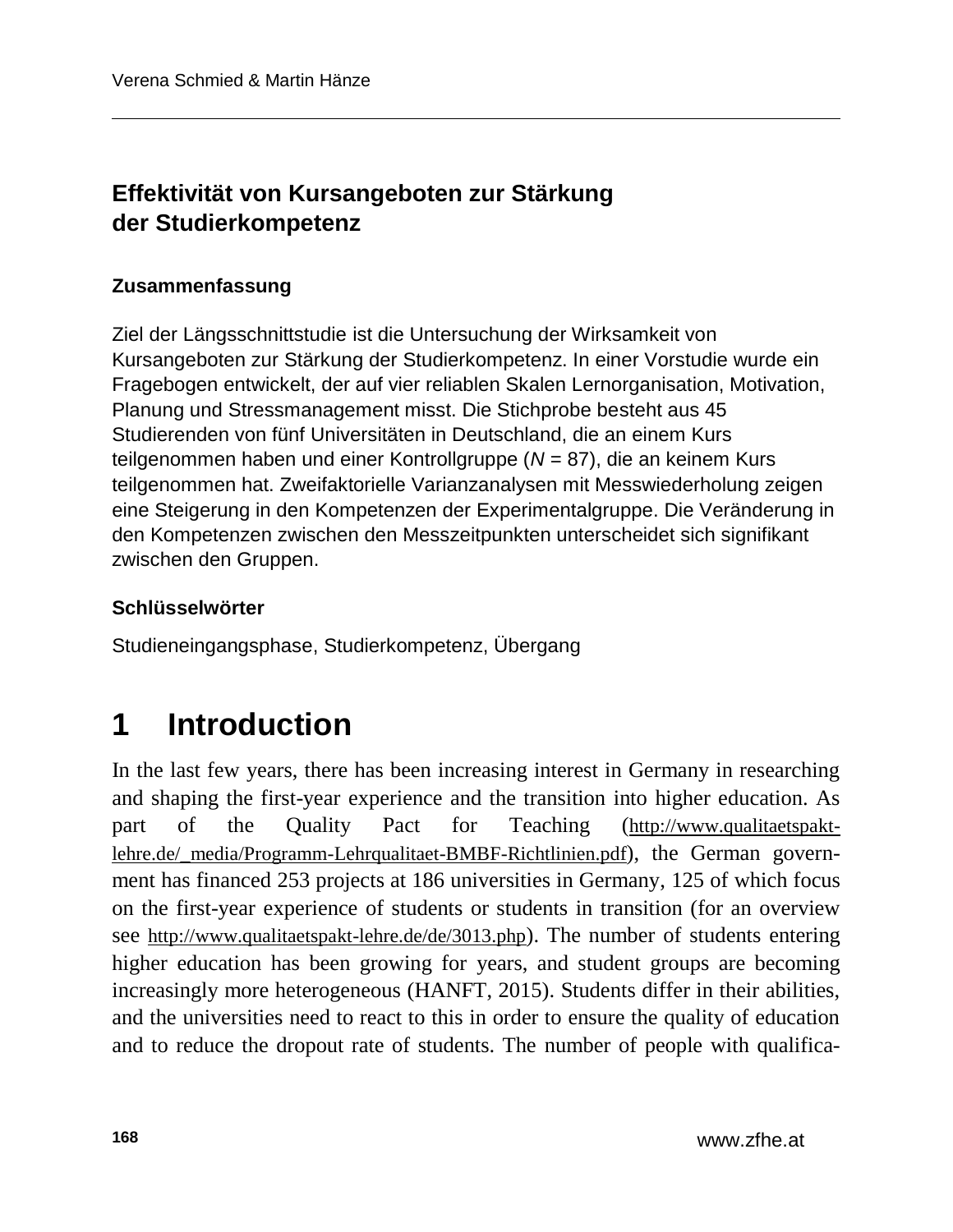tions for higher education is rising, a tendency which is politically and socially demanded. According to a report from the year 2014 by the Federal Statistical Office, 371,812 students gained the qualification necessary to enter higher education in 2013. When including the students who received the qualifications to enter a university of applied sciences, this number increases to 477,020 students (STATISTISCHES BUNDESAMT, 2014). Additionally, since 2014 it has been possible to enter universities in every state in Germany without having a qualification for higher education if one has vocational training and work experience (DUONG & PÜTTMANN, 2014). Furthermore, one aim of the Bologna reform (1999) is to increase university access for people with different backgrounds and qualifications. This aim is manifested in the LONDON COMMUNIQUÉ (2007) as part of the aspect 'social dimension'. Another important aspect which should be mentioned is the dropout rate at universities: 28 % of the German Bachelor students drop out of their studies (HEUBLEIN, RICHTER, SCHMELZER & SOM-MER, 2014).

One opportunity to address the heterogeneous student group and the dropout rate is to provide study skills courses, which give students the chance to improve their general study competences. The aim of the present study is to explore the effects of study skills courses on self-reported general study competences. We expect students who took part in one of those courses to rate their general study competences higher two month after having attended the course than those students who did not attend such a course.

# **2 Theoretical background**

Due to the developments mentioned above, it is obvious that universities need measures to better serve this heterogeneous student group. The transition into higher education is a radical change for first-year students, and there are many challenges to meet (HILLINGER, 2012). A careful, goal-oriented investment at the beginning of university can influence the studying process in a positive way.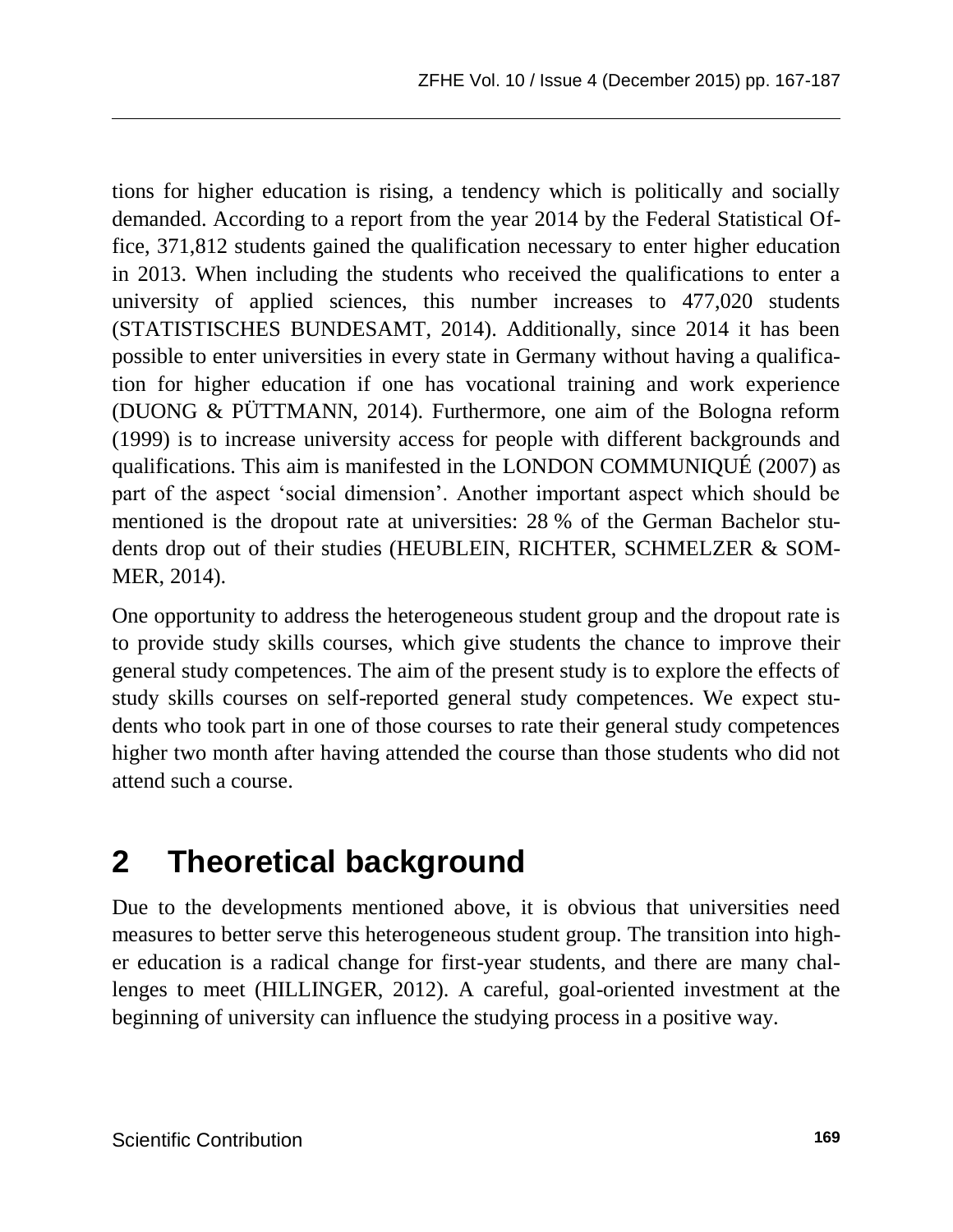As the United States is a forerunner in designing and researching the 'first-year experience', there are many programs supporting first-year students via first-year seminars. "This research has established the first-year seminar as one of the most important instructional vehicles for achieving the learning and developmental objectives of undergraduate education in the United States" (PADGETT, KEUP & PASCARELLA, 2013, pp. 134-135). Here, various types of first-year seminars can be distinguished: extended orientation seminars, academic seminars with generally uniform content, academic seminars on various topics, profession or disciplinebased seminars, basic study skills seminars, and hybrid seminars. The first-year seminar is known as one of the high-impact educational practices in the United States, which means that it has a significant impact on the students' success (KUH & SCHNEIDER, 2008). GREENFIELD, KEUP & GARDNER (2013) give a description of positive outcomes of first-year seminars:

- "Persistence to the second year"
- Grade point average
- Satisfaction with faculty, peers, and the institution
- Use of campus services
- Interaction with faculty
- Development of academic, interpersonal, and communication skills" (p. 89).

Results from a study by ASIKAINEN, PARPALA, LINDBLOM-YLÄNNE, VANTHOURNOUT & COERTJENS (2014), who examined changes in approaches to learning and in how the teaching-learning environment was experienced, suggest "that organising and time management skills play an important role in Bachelor studies" (p. 32). The authors analyzed how these factors related to study success by using longitudinal data from 103 Bachelor students of a Faculty of Biological and Environmental Science.

In Germany, empirical research on the effectiveness of measures which aim at supporting students during their transition into higher education still seems to be missing. Nevertheless, a number of authors have reflected upon the importance of gen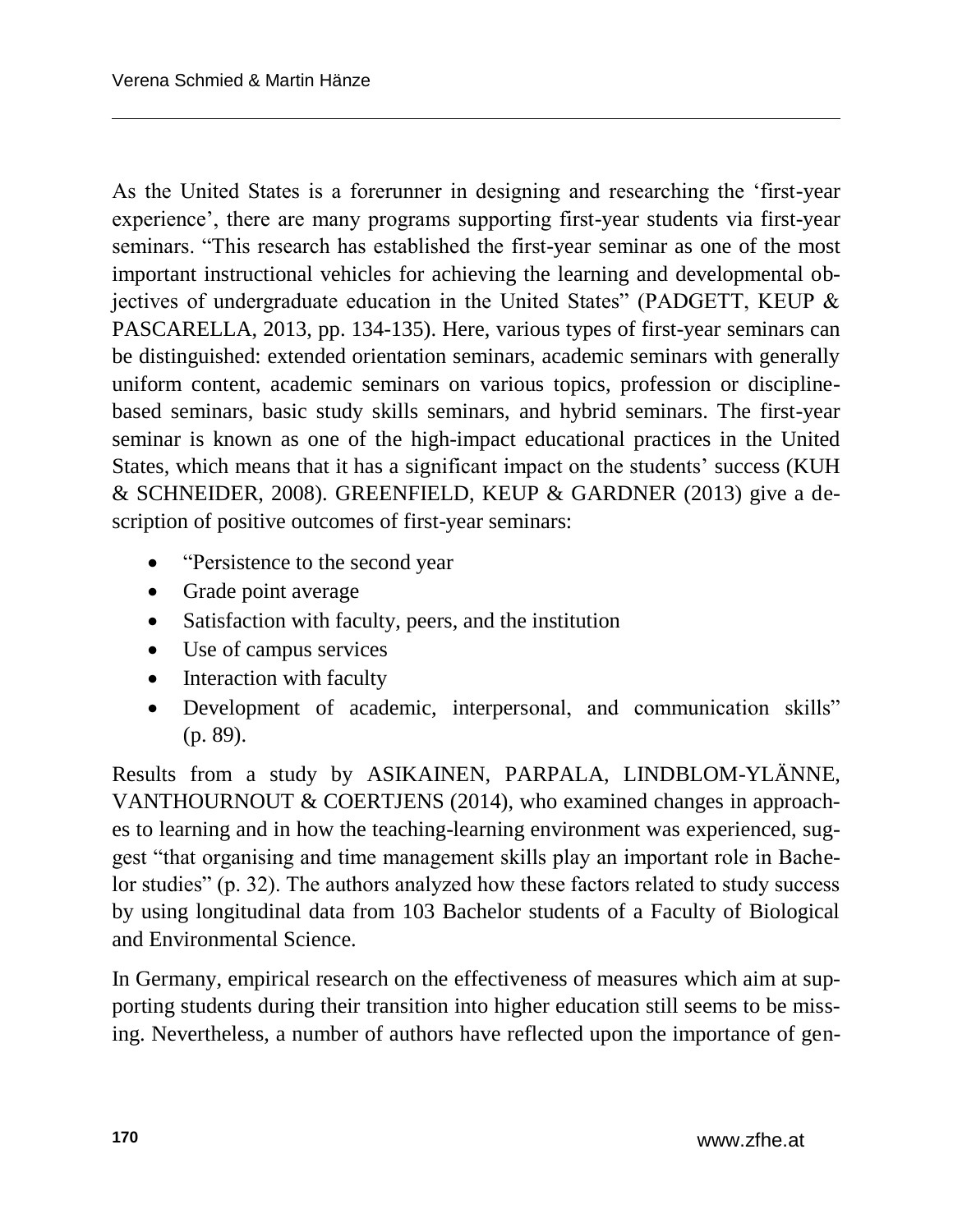eral study competences, such as the organization of the learning and working process, for a successful transition. An empirical study by BOSSE & TRAUTWEIN (2014), which examined critical challenges during the first year of studying, shows that these factors play an especially important role during the transition into higher education. The major challenges identified in this study were finding a suitable learning mode, structuring one's own learning process as regards to time management and accepting and dealing with the quality of teaching and consulting. The study described a wide range of critical challenges during the transition into higher education and showed the outstanding importance of personal and organizational competences. In an article about the effectiveness of different study models supporting the first-year phase of studying, MERGNER, ORTENBURGER & VÖT-TINER (2015) show that one of three key success factors for studying successfully is the promotion of competences for first-year students. Moreover, the German student survey 'Studienqualitätsmonitor 2013' (WOISCH, WILLIGE & GRÜTZMACHER, 2014) revealed that 39 % of the students ( $N = 49,430$ ) demanded offers to practice techniques and strategies for the organization of their learning process from their universities. In sum, the studies show that students see the necessity of taking part in courses to train their general study competences, and the data confirms that participation in such courses impacts study success. Subjectspecific and general study competences affect each other, and their interaction could influence the study process. If students show a deficit in the general ability to study, they may drop out of their studies, even if they are subject-specific experts. Therefore, it seems essential to provide courses in which they can practice general study competences.

Based on this research, the present study aims at assessing the specific effects of study skills courses – especially for first-year students at different universities in Germany – to improve their ability to study successfully. The study investigates the effects of study skills courses on self-reported general study competences.

The findings of this study are relevant for learning more about the influence and opportunities of study skills courses designed to support first-year students. If there is a positive influence on general study competences, such courses should become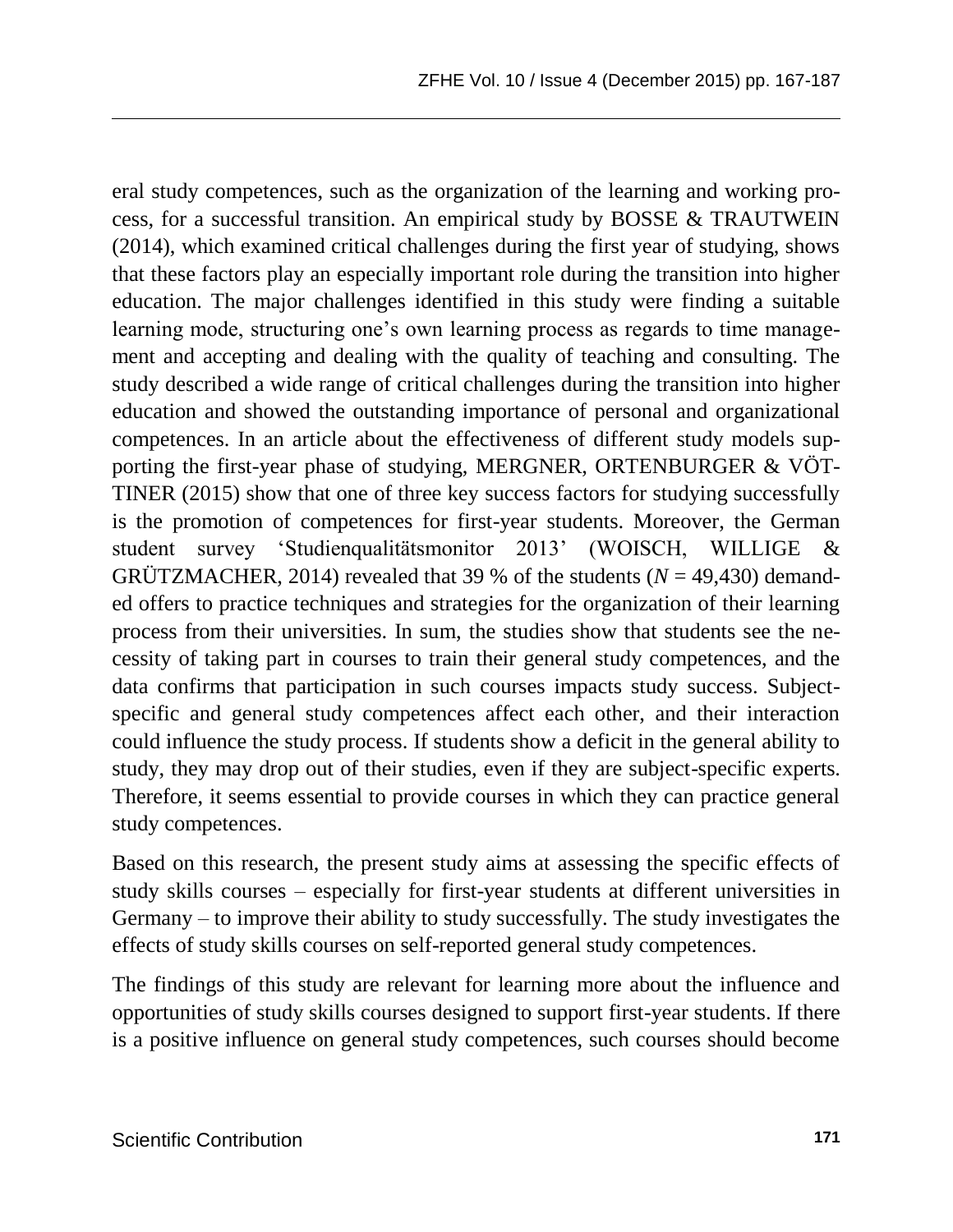a more relevant part of the different curricula to guarantee a greater success in studying. The current study concentrates on study skills courses which focus on the organization of the learning and working process, motivation, planning, and stress management.

In view of the aforementioned research, the central research question of this study is:

Do students who participated in a study skills course dealing with the organization of the learning process, motivation, planning and/or stress management rate their competences in these fields higher two months after having attended the courses?

The study assumes that students who took part in a course dealing with general study methods and skills (i.e., organizing the learning process, motivation, planning or stress management) will rate their general study competences higher two months after having attended the course. Concurrently, students of a control group who did not attend a corresponding course will not attain a higher level of their general study competences.

# **3 Methods**

First, we would like to show the psychometric properties of the online questionnaire by using data from a pre-test with 103 students. We will then present the study design, the study skills courses and the sample which we used to answer the central research question.

### **3.1 Pre-Study: Psychometric properties of the research instrument**

An online questionnaire was constructed to measure general study competences. The corresponding questions were composed of four scales: organization of the learning process, motivation, planning, and stress management. These scales were created with consideration of the different learning goals of the courses and after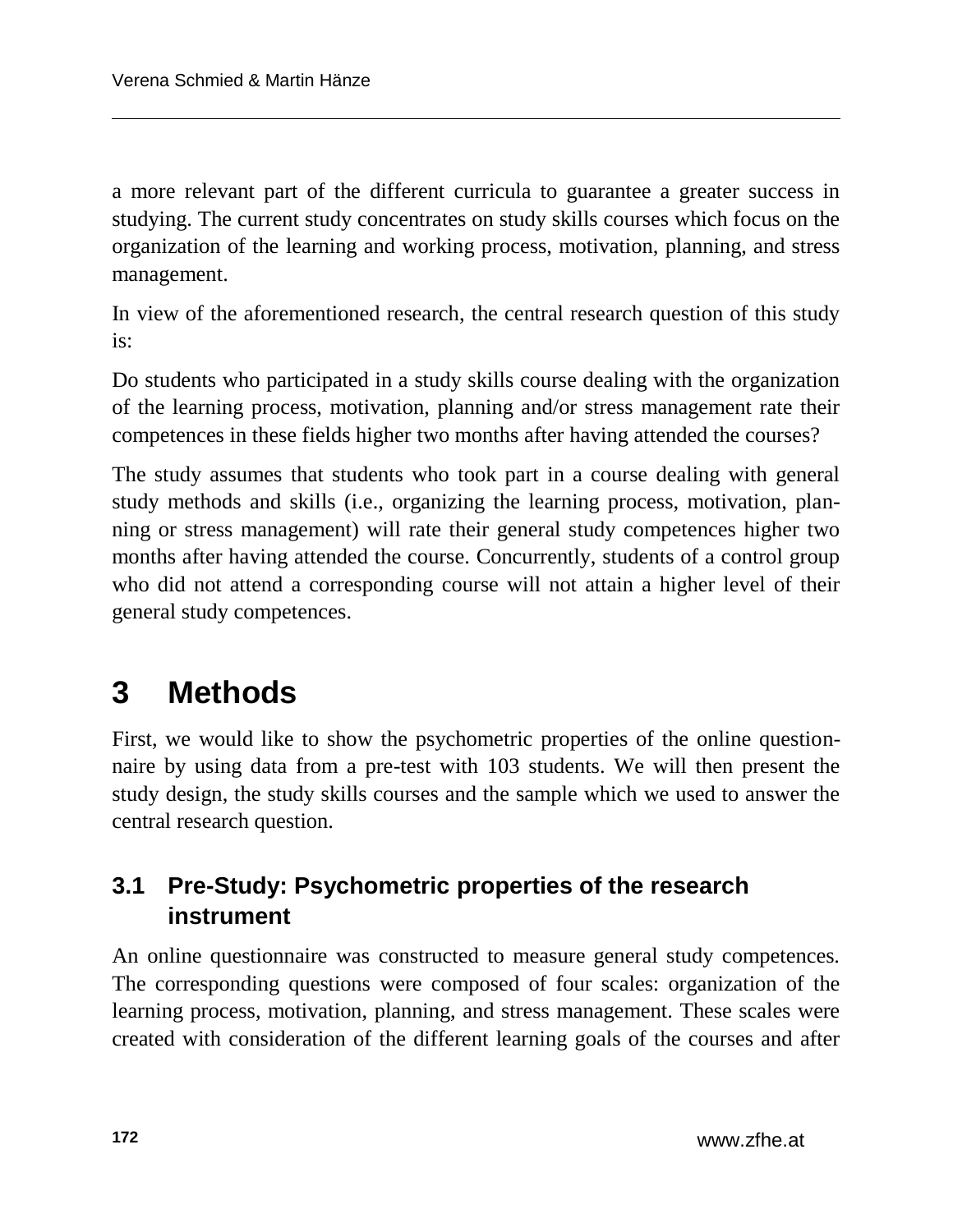consultation with teachers of the corresponding workshops. Furthermore, suitable items were composed by using modified items from existing and approved instruments for the assessment of general studying competences (WILD & SCHIEFELE, 1994; MAURER & GURZELER, 2005; GOTZEN, KOWALSKI & LINDE, 2011; NAUERTH et al., 2012).

The scale 'organization of the learning process' included statements which explore students' learning behavior and the control over one's own learning process. Fundamentally, it was about dealing with different learning material and how to handle difficult tasks during the learning process. 'Students' motivation' was assessed by asking them about techniques for self-motivation and persistence regarding their studies. The aspect 'planning' focused on the way students organized their time during studying and how they organized themselves by using different instruments (e.g. weekly or monthly schedule). At the core, this indicated what they spent time on and whether there were periods of procrastination. The scale 'stress management' assessed how students reacted to stressful situations during their studies and whether they had techniques to cope with exam anxiety, for example. Table 1 shows two exemplary items of each scale.

The instrument was tested beforehand using data from a pre-test  $(N = 103$  students) with 66 female participants, 33 male participants and 4 who did not indicate their sex. The ages of the participants ranged from 20 to 51 ( $M = 23.66$ ,  $SD = 4.38$ ), with 7 students providing no information about their age.

The object of the pre-test was to reduce the data and test the constructed scales. Parallel analyses suggest that the scales are one-dimensional (HORN, 1965). Cronbach's Alpha was used to determine the reliability of each scale. Table 1 shows Cronbach's Alpha for the full version and for a 3-item version of each scale (see BRAHM & JENERT, in press). The items are self-rated items, and students answered them on a Likert-type scale from 1 "strongly disagree" to 5 "strongly agree". Due to this fact, this study focuses on a self-reported ability to study or knowledge about one's own study competences. Different studies confirm the close relationship between self-reported measures of competences and a simultaneous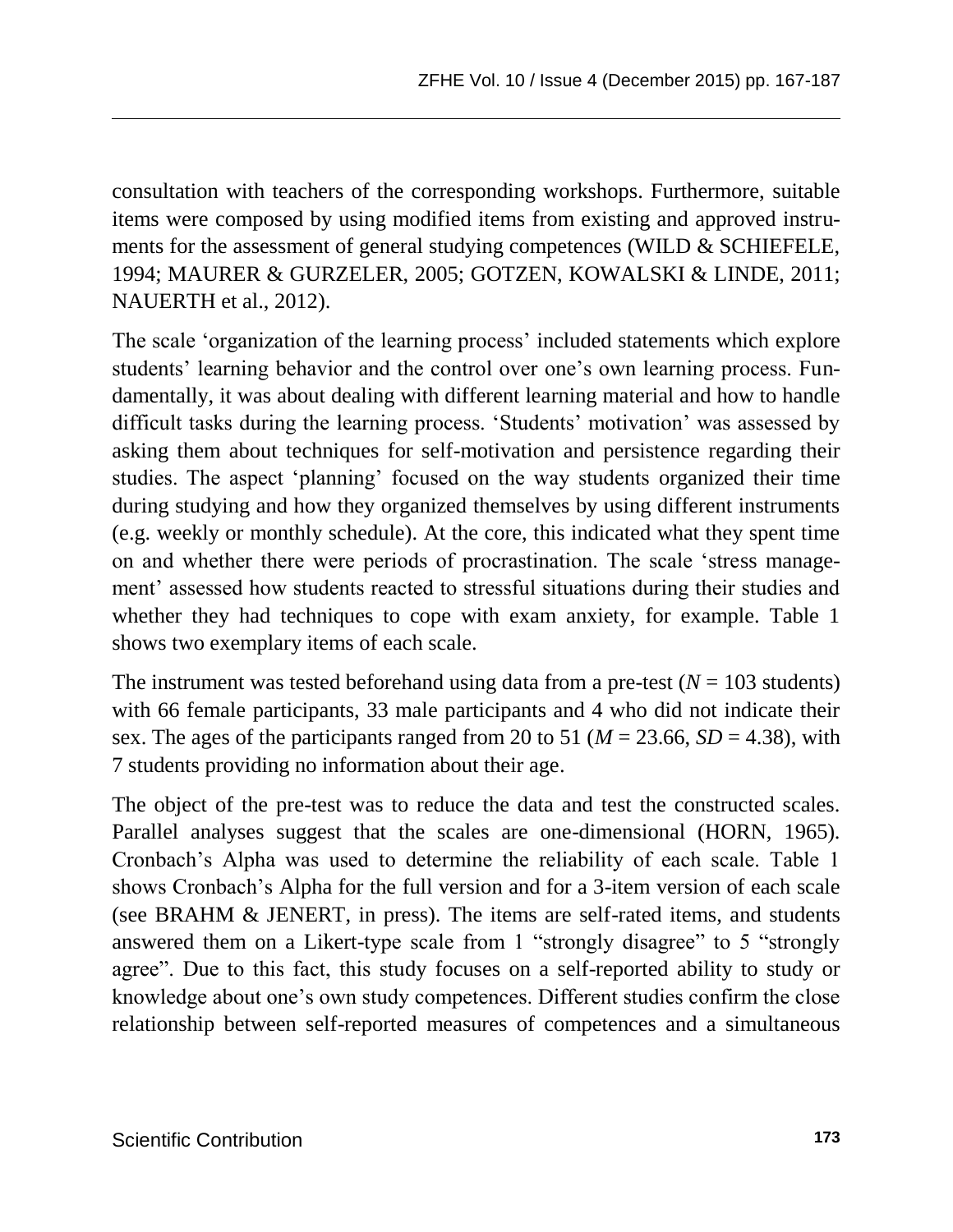assessment of these competences in tests (SCHAEPER & SPANGENBERG, 2008). Students learn about their study competences by interacting with fellow students and instructors. Furthermore, we can assume that students are able to rate their competences quite reliably because they have already had experience in dealing with success or failure during their educational career.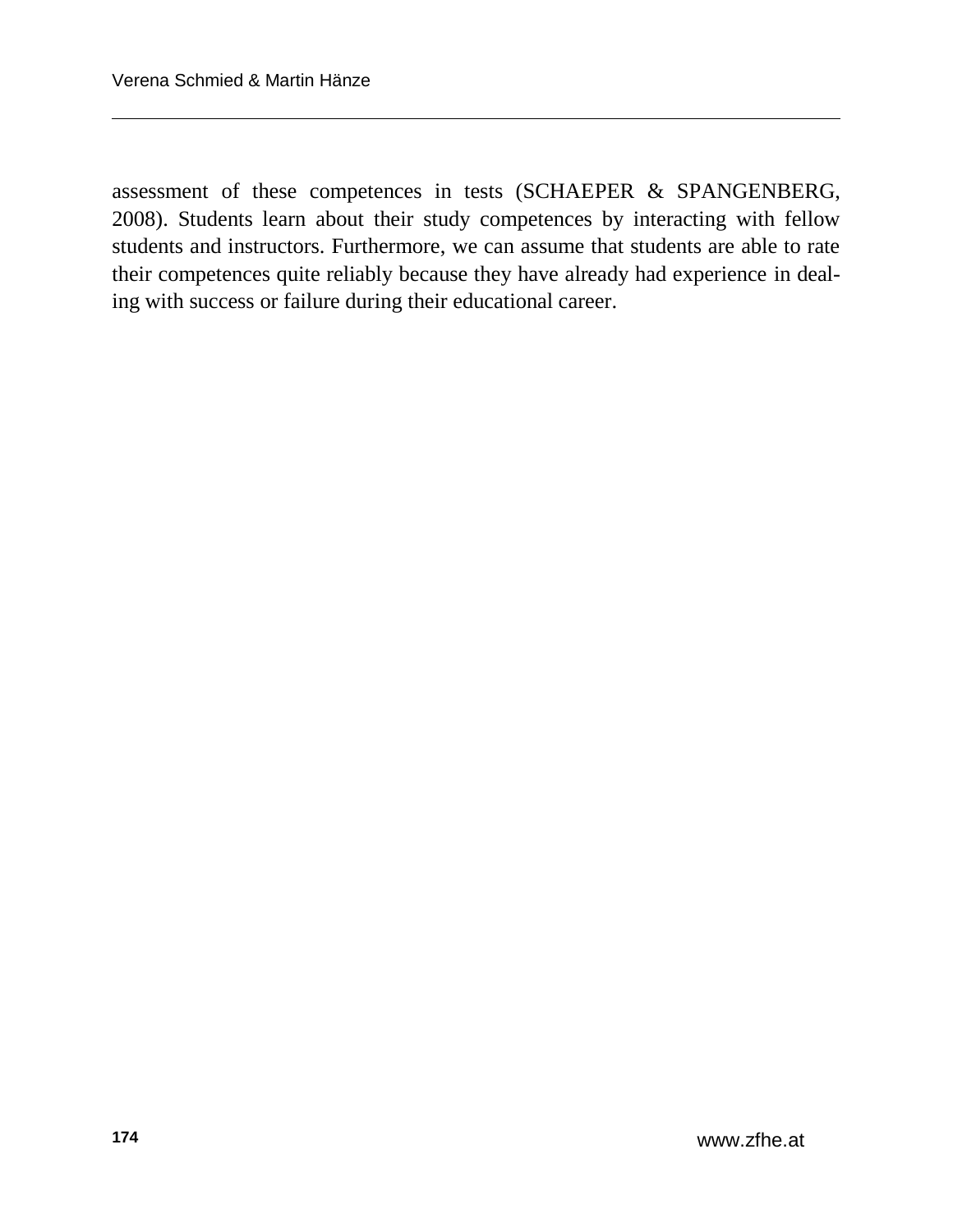### Table 1: Reliability of the scales

| <b>Scale</b>                                  | Sample items<br>(Likert-type scale from 1 "strongly<br>disagree" to 5 "strongly agree")                                                                                                                                                                  | # of items<br>(original<br>scale) | Cronbach's<br><b>Alpha</b><br>(original<br>scale) | Cronbach's<br><b>Alpha</b><br>$(3$ items) |
|-----------------------------------------------|----------------------------------------------------------------------------------------------------------------------------------------------------------------------------------------------------------------------------------------------------------|-----------------------------------|---------------------------------------------------|-------------------------------------------|
| Organization<br>of the<br>learning<br>process | I regularly examine my learning goals<br>and monitor my progress.<br>I make sure that my learning process<br>includes time intervals during which I<br>relax or do something different from<br>learning.                                                 | 12                                | .76                                               | .64                                       |
| <b>Motivation</b>                             | If my motivation is low during my learn-<br>ing process, I know how to motivate<br>myself again.<br>I do not give up, even if the subject I am<br>working on is very difficult and complex.                                                              | 12                                | .86                                               | .69                                       |
| <b>Planning</b>                               | I use specific instruments (e.g. a weekly<br>or monthly schedule) to plan and operate<br>my study tasks.<br>When performing study-orientated tasks<br>over a longer period of time (e.g. term<br>paper) I regularly check to see if I am on<br>schedule. | 9                                 | .82                                               | .75                                       |
| <b>Stress</b><br>management                   | When the work requirements are getting<br>too much for me, I look for opportunities<br>to relax (e.g. doing sports).<br>When I achieve my learning goals, I give<br>myself a reward.                                                                     | 10                                | .76                                               | .71                                       |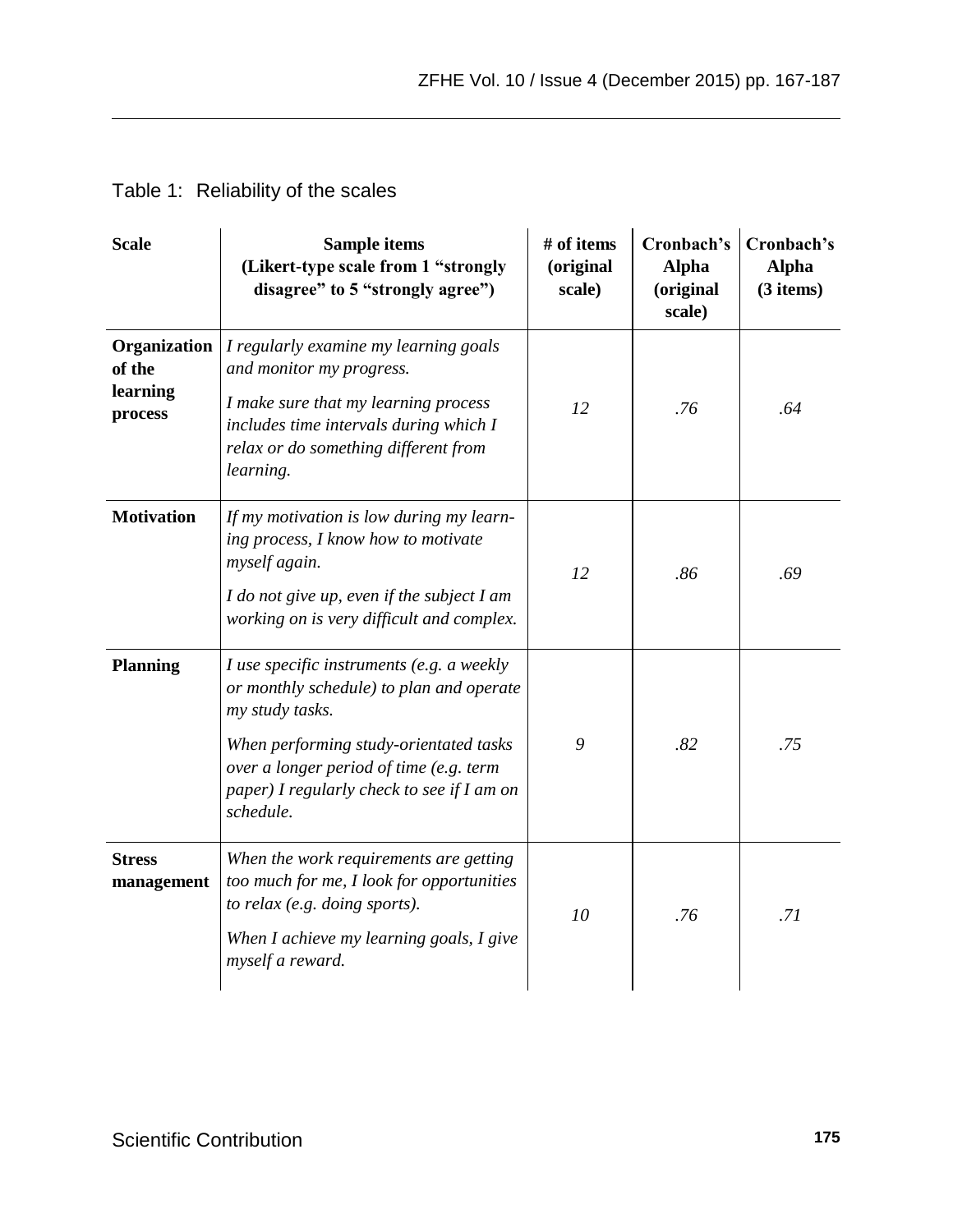### **3.2 Study design**

The present study uses longitudinal data from a survey which started in October 2014 and will be finished by the end of  $2015^2$ .

Students who took part in a study skills course answered the online questionnaire before attending the course and then again two months after the course. Students of a control group did not attend a course but answered the questionnaire independently in the time interval of two months. The questionnaire consists of 43 selfrated items that measure students' general study competences. There was an additional paper-pencil questionnaire at the end of every workshop, which gathered socio-demographic information. A personal code on each questionnaire made it possible to link them to a database.

To analyze the central research question, two-way repeated measures ANOVA's were computed with the independent factors 'testing time' (pre-test vs. post-test) and 'group' (intervention group vs. control group) and the dependent variable of the general study competences. Testing time (pre-test vs. post-test) served as an intra-subject factor and group (intervention vs. control) served as an inter-subject factor.

### **3.3 Study skills courses and sample**

The participants in the intervention group ( $N = 45$ ) were students from five different universities in Germany who attended a course to improve their general study competences, such as time management or the organization of the learning process.

Depending on the corresponding institution, there were differences in the thematic emphases and durations of these courses, which are shown in table 2.

l

 $2$  Only one part of the main questionnaire was used in the current study.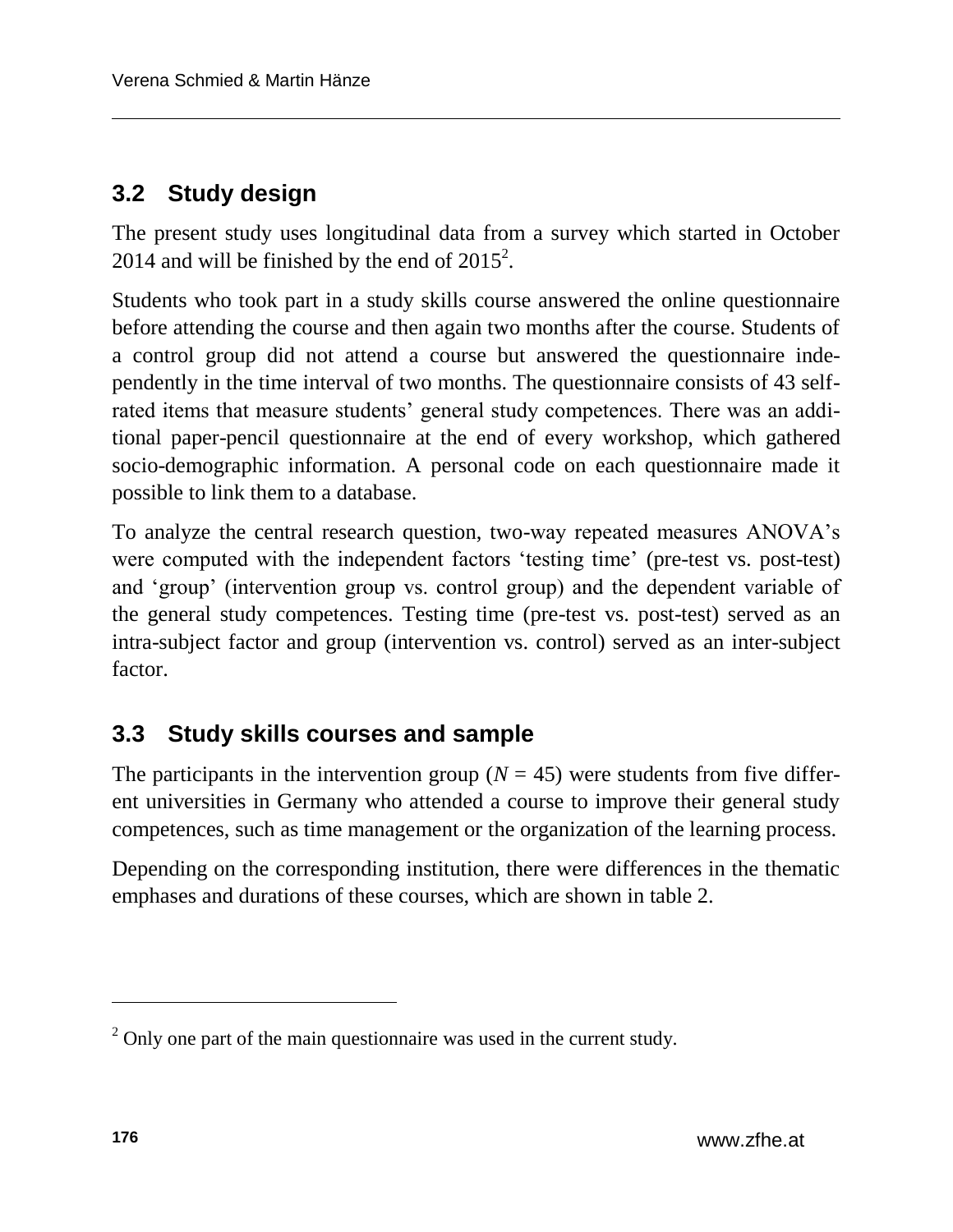| University       | <b>Participants</b> | Courses                                                                                                                               | <b>Duration</b><br>(in hours) |
|------------------|---------------------|---------------------------------------------------------------------------------------------------------------------------------------|-------------------------------|
| Göttingen        | 8                   | Stress management<br>Time management                                                                                                  | 24                            |
| <b>Bielefeld</b> | 9                   | Time management<br>Unusual learning strategies to assimilate information                                                              | 4                             |
| Cologne          | $\overline{4}$      | Reaching goals through consistent self and time man-<br>agement                                                                       | 15                            |
| Frankfurt        | 12                  | Time management<br>Stress management during the studying process<br>Learning strategies to deal with the amount of study<br>materials | 6 or 8                        |
| Kassel           | 12                  | Exam preparation<br>Organization of the learning and working process<br>Time and self-management<br>Stress management                 | 8 or 16                       |

Table 2: Characteristics addressed by the different institutes

The purpose of the courses is to improve students' studying competences. One goal of the course 'stress management' is to make students aware of their own stressors and then teach them techniques for dealing with them consciously. As part of the course 'exam preparation', students learn about the importance of monitoring their own progress of learning and rewarding themselves. In the courses with a focus on time management and self-management, the students identify and use strategies to effectively manage their time and priorities. Courses on learning strategies and the organization of the learning and working process aim to foster students' knowledge of different learning strategies and instruments for planning study tasks over the long term. Furthermore, the students reflect on their motivation to study and the procedure of self-regulated learning. Students from different subjects participate in the courses, exchange information and reflect upon their current studies in group work. As a consequence, students can address problems and recognize that other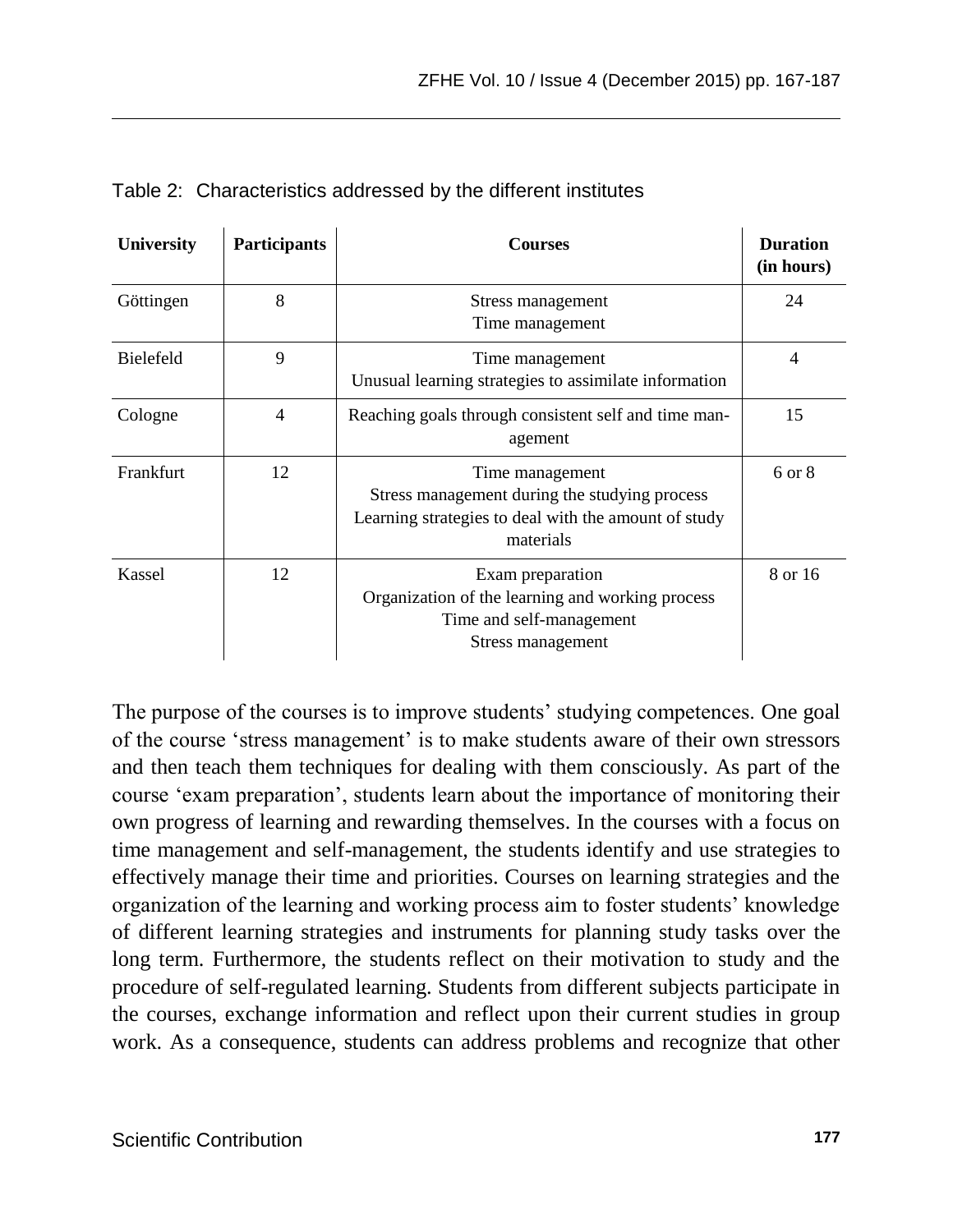students often have the same problems. Additionally, they learn about other perspectives and academic methods while interacting with students from other disciplines. These general conditions and the learning goals mentioned above are some of the characteristics of those courses.

Twenty-nine of the participants in the intervention group were female, 9 were male and 6 did not report their sex. The ages ranged from 20 to 48, with 19 of the participants being 30 years old or younger  $(M = 26.88, SD = 6.72)$  and 20 students not reporting their age. At the time of measurement, 25 of the students were in a semester between 1 and 6, and 20 did not report. The intervention group consisted of 20 Bachelor students, 4 Master students, 1 state examination candidate and 20 who did not report. The fact that most of those courses are currently open to all students makes it difficult to get a sample of just first-year students.

Participants in the control group ( $N = 87$ ) did not attend a workshop to improve their general study competences. Professors and teachers of introductory lectures at the University of Kassel were asked to send a link to the online questionnaire with a short introduction to their students. Forty-four of the participants of the control group were female, 17 were male, and 26 did not report their gender. The ages ranged from 19 to 60, with 70 students under 30 years of age ( $M = 25.79$ ,  $SD =$ 6.15) and 2 who did not report their age. At the time of measurement, 84 of the students were in a semester between 1 and 6, and 3 did not provide information about their current semester. Seventy-four of the students in the control group were Bachelor students, 8 were Master's students, 3 were state examination candidates, and 2 did not give information about their subject of study.

## **4 Results**

Before examining the main research question, we checked the data of the experimental group for possible differences between the institutes involved. Though the benchmarks differed between institutes ('organization of the learning process' *F*  $(1,40) = 11.19$ , 'motivation' *F* (1,40) = 11.19, 'planning' *F* (1,40) = 19.27, 'stress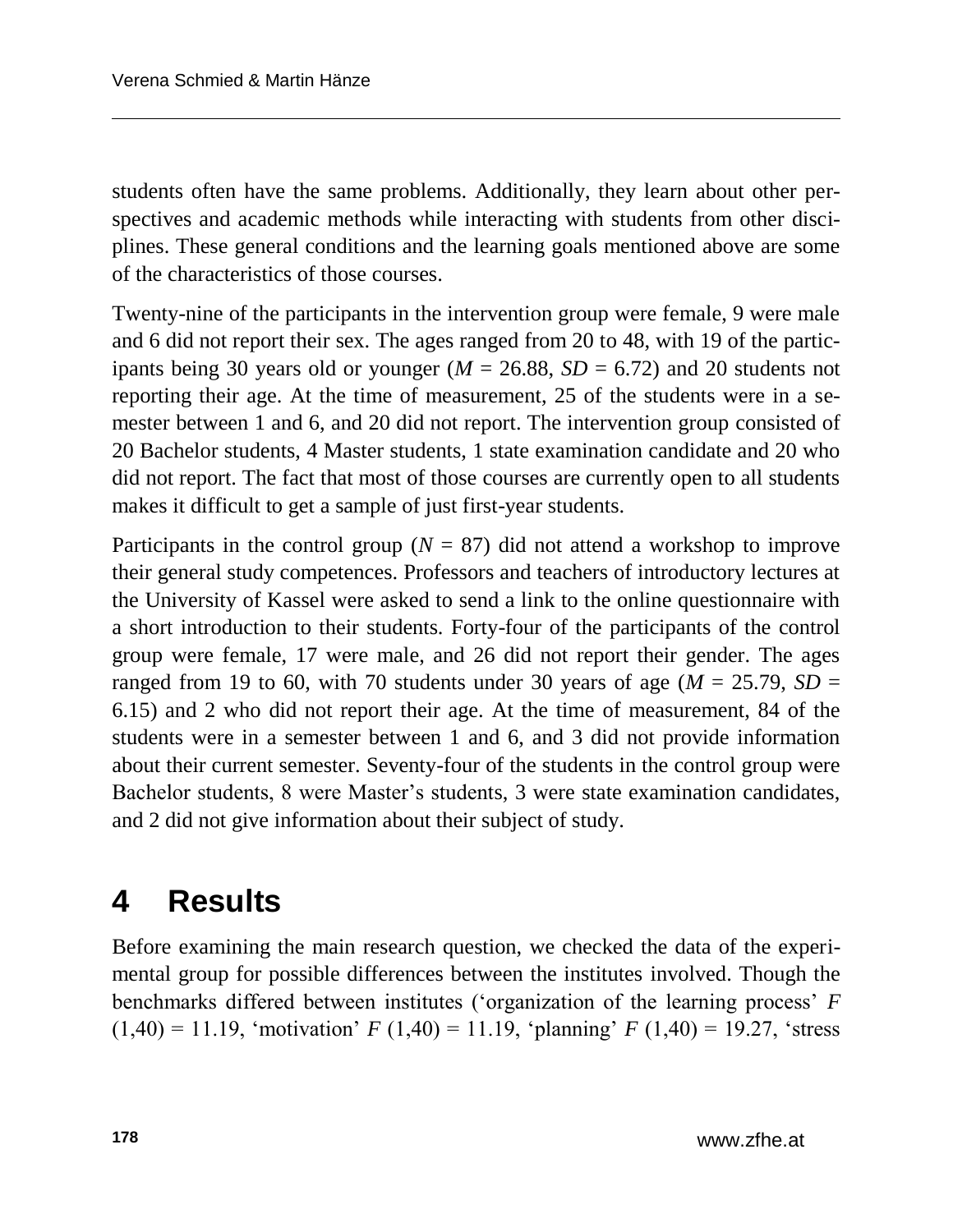management'  $F(1,40) = 14.99$ , all  $p < .01$ ), there were no interaction effects between institutes and testing time for all scales (all  $p > .15$ ).

### *Organization of the Learning Process*

The analysis of the dependent variable 'organization of the learning process' indicates a statistically significant effect of the testing time,  $F(1,130) = 10.90, p < .01$ ,  $\eta^2 = .08$  and of the interaction testing time and group, *F* (1,130) = 14.76, *p* < .001,  $\eta^2 = .10$ , but the effect of the group is insignificant, *F* (1,130) = 2.99, *p* = .086,  $\eta^2$  = .02. Table 3 shows the mean scores.

| Table 3: Mean performance scores (standard deviations) of the dependent varia- |
|--------------------------------------------------------------------------------|
| ble 'organization of the learning process'                                     |

| <b>Organization of the learning</b> | $M(SD)^*$       |           |  |
|-------------------------------------|-----------------|-----------|--|
| process (AV)                        | <b>Pre-test</b> | Post-test |  |
| Intervention Group $(N=45)$         | 3.33(.58)       | 3.69(.64) |  |
| Control Group $(N=87)$              | 3.69(.60)       | 3.66(.56) |  |

\* Values from 1 'strongly disagree' to 5 'strongly agree'

 $\mathbf{r}$ 

#### *Motivation*

Concerning the dependent variable 'motivation', there is a statistically significant effect of the testing time,  $F(1,130) = 5.95$ ,  $p < .05$ ,  $\eta^2 = .04$ , the interaction testing time and group,  $F(1,130) = 22.35$ ,  $p < .001$ ,  $\eta^2 = .15$ , and also a statistically significant effect between the groups,  $F(1,130) = 12.42, p < .01, \eta^2 = .09$ .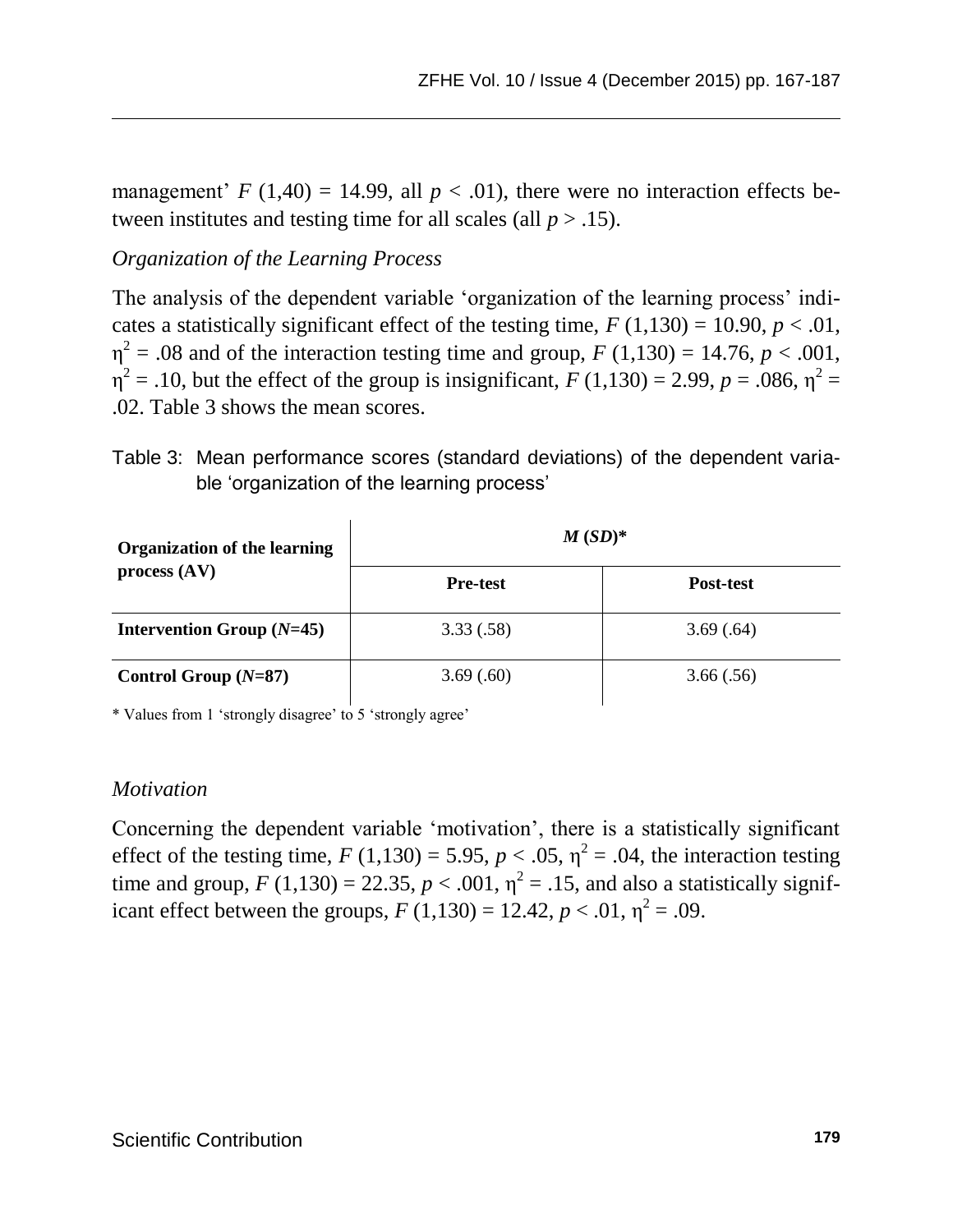Table 4: Mean performance scores (standard deviations) of the dependent variable 'motivation'

| <b>Motivation (AV)</b>      | $M(SD)^*$       |            |  |
|-----------------------------|-----------------|------------|--|
|                             | <b>Pre-test</b> | Post-test  |  |
| Intervention Group $(N=45)$ | 3.10(.62)       | 3.41(0.70) |  |
| Control Group $(N=87)$      | 3.68(.61)       | 3.58(.62)  |  |

\* Values from 1 'strongly disagree" to 5 "strongly agree'

### *Planning*

The two-way repeated measures ANOVA shows a statistically significant effect of the testing time,  $F(1,130) = 12.05$ ,  $p < .01$ ,  $\eta^2 = .09$  and the interaction testing time and group,  $F(1,130) = 20.60, p < .001, \eta^2 = .14$ . There is no significant effect of the inter-subject factor group,  $F(1,130) = .04$ ,  $p > .20$ ,  $\eta^2 = .00$ .

### Table 5: Mean performance scores (standard deviations) of the dependent variable 'planning'

| Planning $(AV)$             | $M(SD)^*$       |            |  |
|-----------------------------|-----------------|------------|--|
|                             | <b>Pre-test</b> | Post-test  |  |
| Intervention Group $(N=45)$ | 3.03(.74)       | 3.47(0.74) |  |
| Control Group $(N=87)$      | 3.30(.70)       | 3.24(0.73) |  |

\* Values from 1 'strongly disagree' to 5 'strongly agree'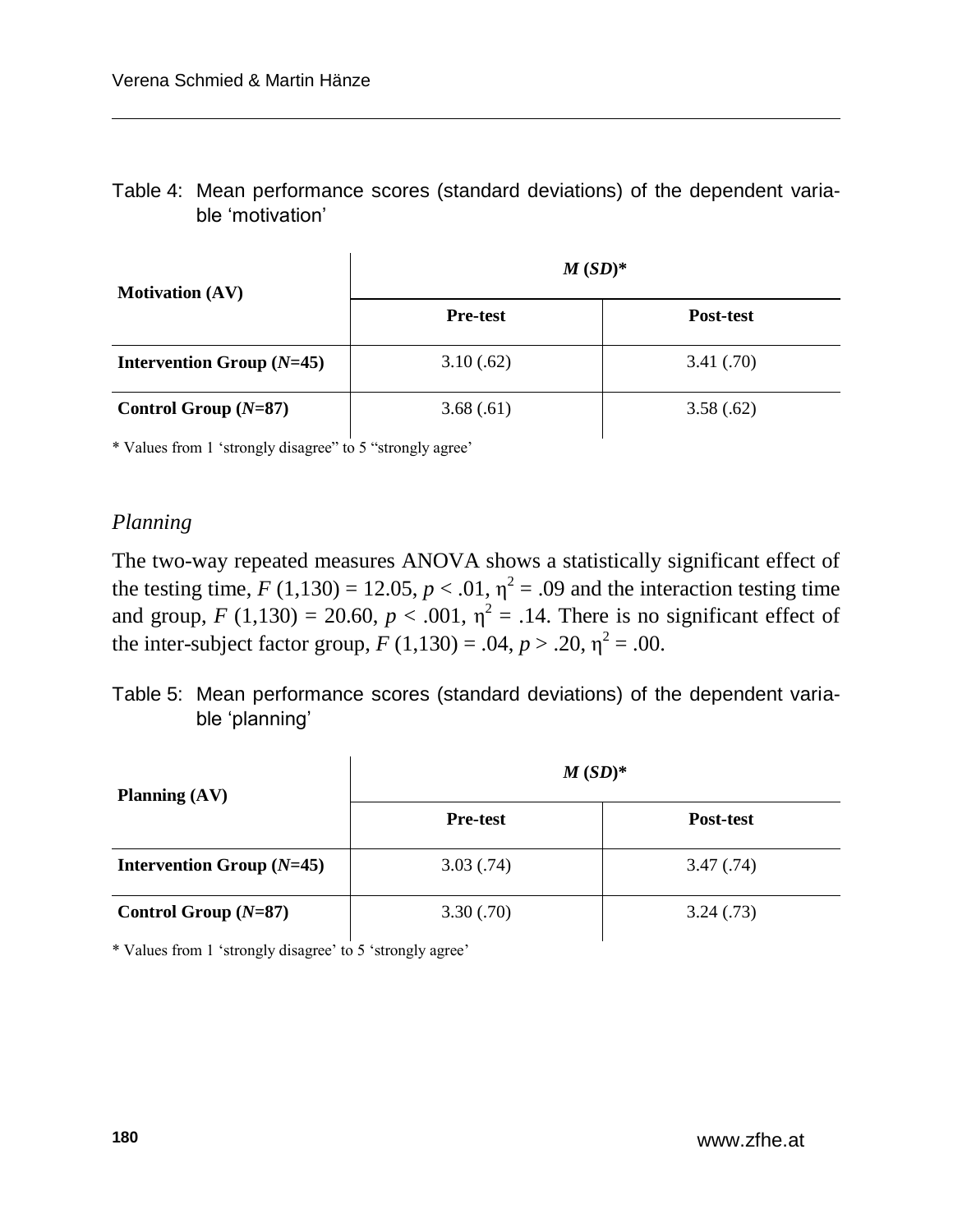#### *Stress Management*

Regarding the dependent variable 'stress management', there is a statistically significant effect of the testing time,  $F(1,130) = 21.82$ ,  $p < .001$ ,  $\eta^2 = .14$ , the interaction testing time and group,  $F(1,130) = 15.24$ ,  $p < .001$ ,  $\eta^2 = .11$ , and a statistically significant effect of the group,  $F(1,130) = 4.26, p < .05, \eta^2 = .03$ .

Table 6: Mean performance scores (standard deviations) of the dependent variable 'stress management'

| Stress management $(AV)$    | $M(SD)^*$       |            |  |
|-----------------------------|-----------------|------------|--|
|                             | <b>Pre-test</b> | Post-test  |  |
| Intervention Group $(N=45)$ | 2.91(0.45)      | 3.37(0.76) |  |
| Control Group $(N=87)$      | 3.31(.55)       | 3.35(.55)  |  |

\* Values from 1 'strongly disagree' to 5 'strongly agree'

# **5 Discussion**

The purpose of the current study is to analyze the effectiveness of study skills courses to improve general study competences, especially for first-year students. The findings support the assumption that students who participated in a course to improve their general study competences would report that they feel more competent two months after having attended the course, while students of the control group would not. Two-way repeated measures ANOVA's show statistically significant effects in the interaction of testing time and group concerning every dependent variable. The change in competences between the pre-test and post-test differs significantly between the intervention group and the control group. These results indicate a positive impact of the study skills courses, which led to an increase in general study competences. Consequently, the findings are in line with prior studies regarding the impact of study skills courses (KUH & SCHNEIDER, 2008;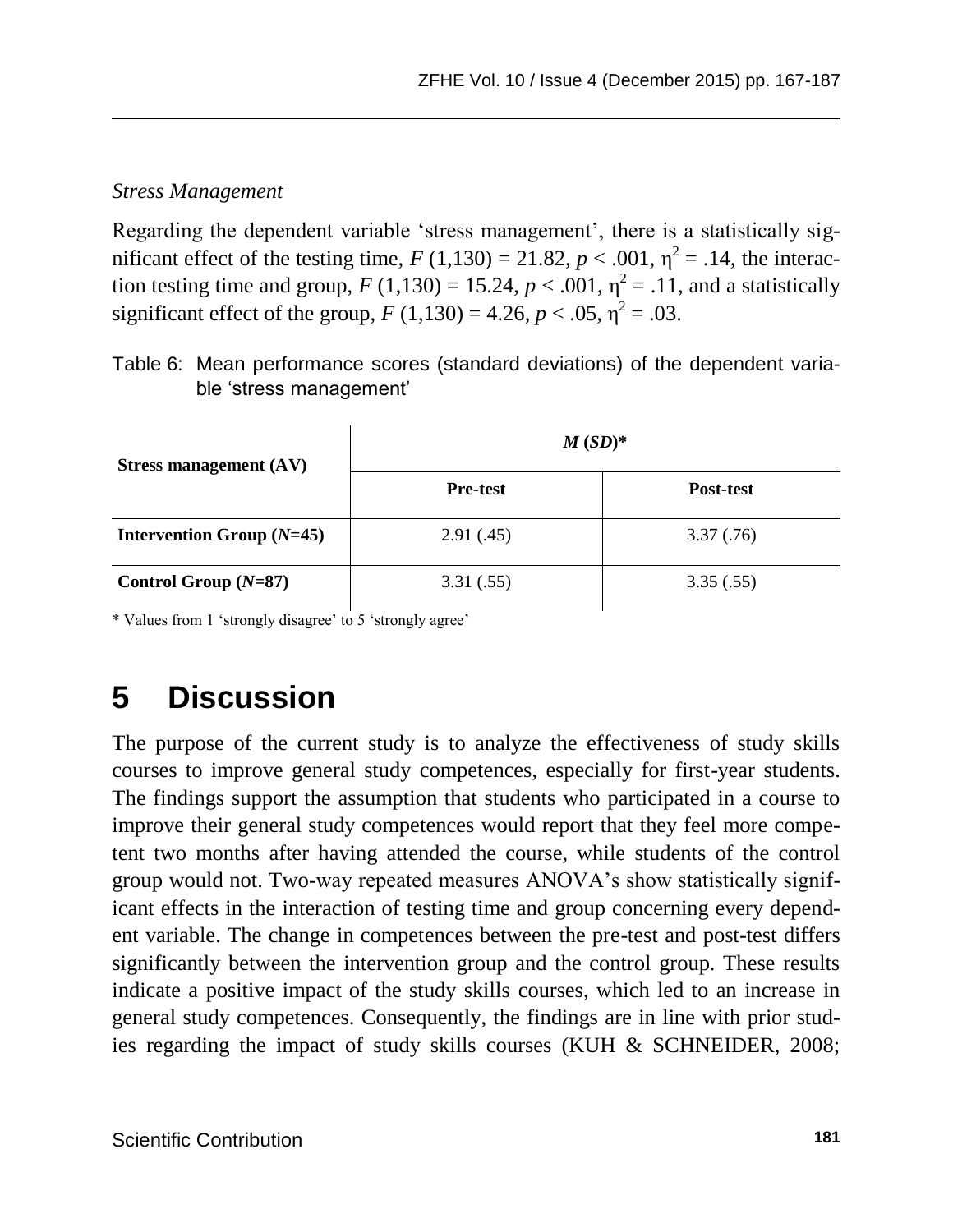MERGNER, ORTENBURGER & VÖTTINER, 2015). Such courses can support students during their first-year phase and lead to greater success in studying. The courses investigated are designed to practice skills in stress and time management, learning strategies, exam preparation and the general organization of the learning and working process. By taking part in one of the courses, the students become acquainted with techniques for time management and for dealing with their study material. Furthermore, the courses provide an opportunity to learn how to handle stress and to be well-prepared for exams. The most striking finding to emerge from the analysis is that the effects of the courses on the students' study competences are still measurable two months after participation. Whereas previous studies have concentrated on study success dimensions such as persistence to the second year or grade point average (GREENFIELD, KEUP & GARDNER, 2013), these results confirm the association between participation in study skills courses and an increase in general study competences. Several reports referring to the situation in Germany (e. g. BOSSE & TRAUTWEIN, 2014) have identified organizational and personal skills as important factors during the first-year phase of studying. In line with these findings, this study shows that study skills courses are one opportunity to improve those study skills.

The findings may be limited by the small sample size. Moreover, the duration of the courses was comparatively short. Furthermore, one has to consider that the control group consists of students from one university only. The interpretation of the results also has to consider that the competence measures in this study were based on self-reports. Attention should be paid to the fact that the values of the competences of the participants of the control group were already higher than those of the participants of the intervention group. Especially the dependent variables 'motivation' and 'stress management' have shown a statistically significant effect of the group. This shows that students who are looking for assistance in fostering their general study competences actually exhibit lower values in the pre-test than students of the control group. Students who see the need for improving general study competences make use of those study skills courses and thereby improve their general study competences by taking part. The results of the study indicate a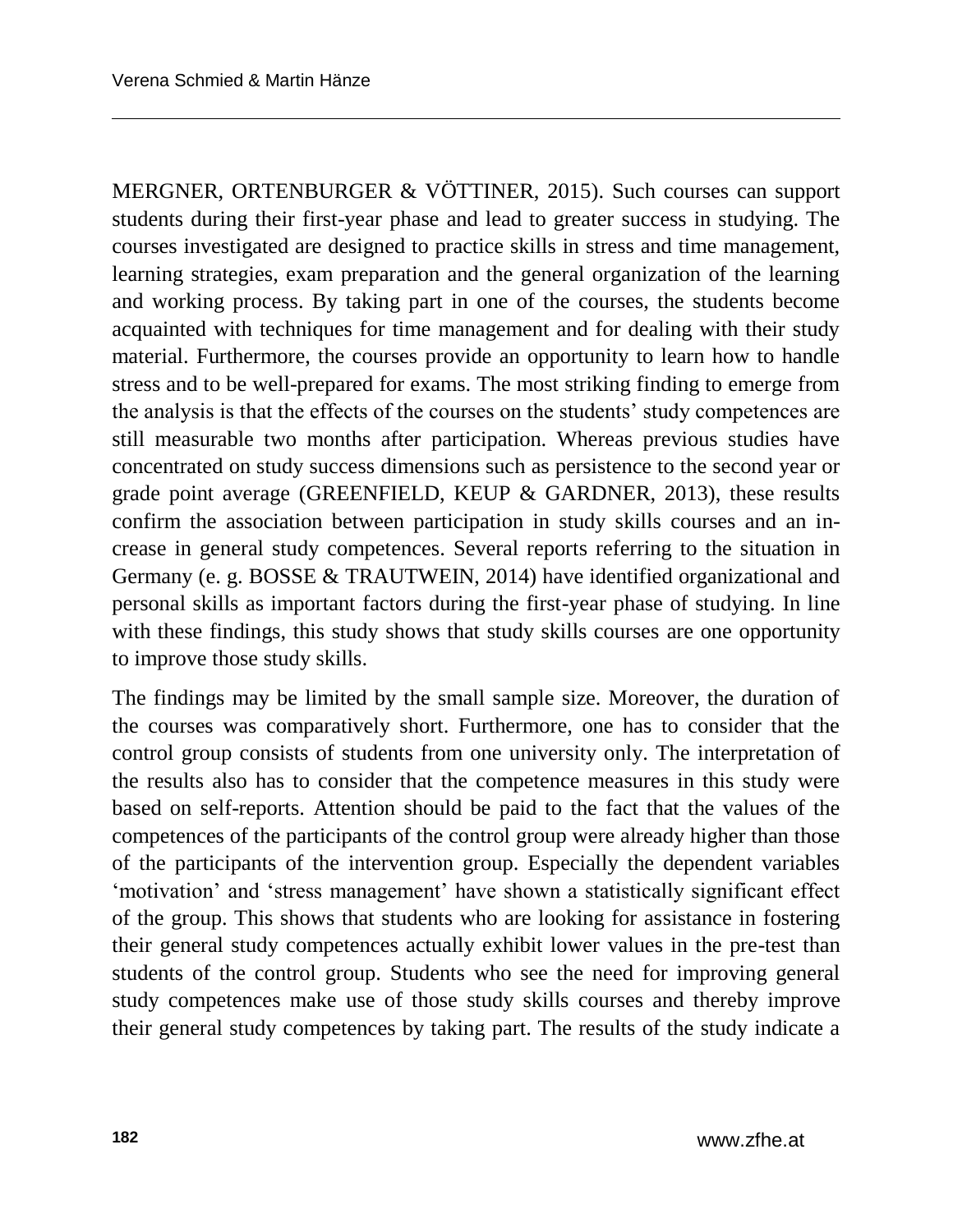positive influence of these courses on self-reported general study competences, such as the organization of the learning process, motivation, planning, and stress management. Future research should focus on different formats and the duration of those programs. The different learning goals of the courses should also be taken into account during the data analysis. In the current study, the courses attended varied in duration and learning goals. However, these different settings showed no statistically significant influences. The sample size did not have the statistical power to detect differences between these settings. Therefore, it could be necessary to examine effects of format, duration and learning goal on the acquisition of general study competences using larger samples in the future. Further research should generally focus on key success factors of study skills courses, such as the teachinglearning environment, to receive a better insight into best practice models. Additionally, more information about the critical challenges during the transition into higher education should be collected in order to support the students on an individual level.

Universities need strategies to support more heterogeneous student groups, in order to ensure the quality of education and to reduce the dropout rate of students. As a result, a range of supportive offers has already evolved at German universities during the recent years. As the present study demonstrates that general study competences increase after attending such a program, these findings support a more consistent implementation of such courses into study programs, especially for firstyear students, to provide supportive opportunities for students with different backgrounds. Furthermore, the correlation between an increase in general study competences on the process of studying should be investigated further. As many studies have shown the importance of studying skills (e.g. the organization of the learning process and time management skills) in the first-year phase, it is important to analyze the specific relationship between the studying process and outcomes such as performance or interest in the subject.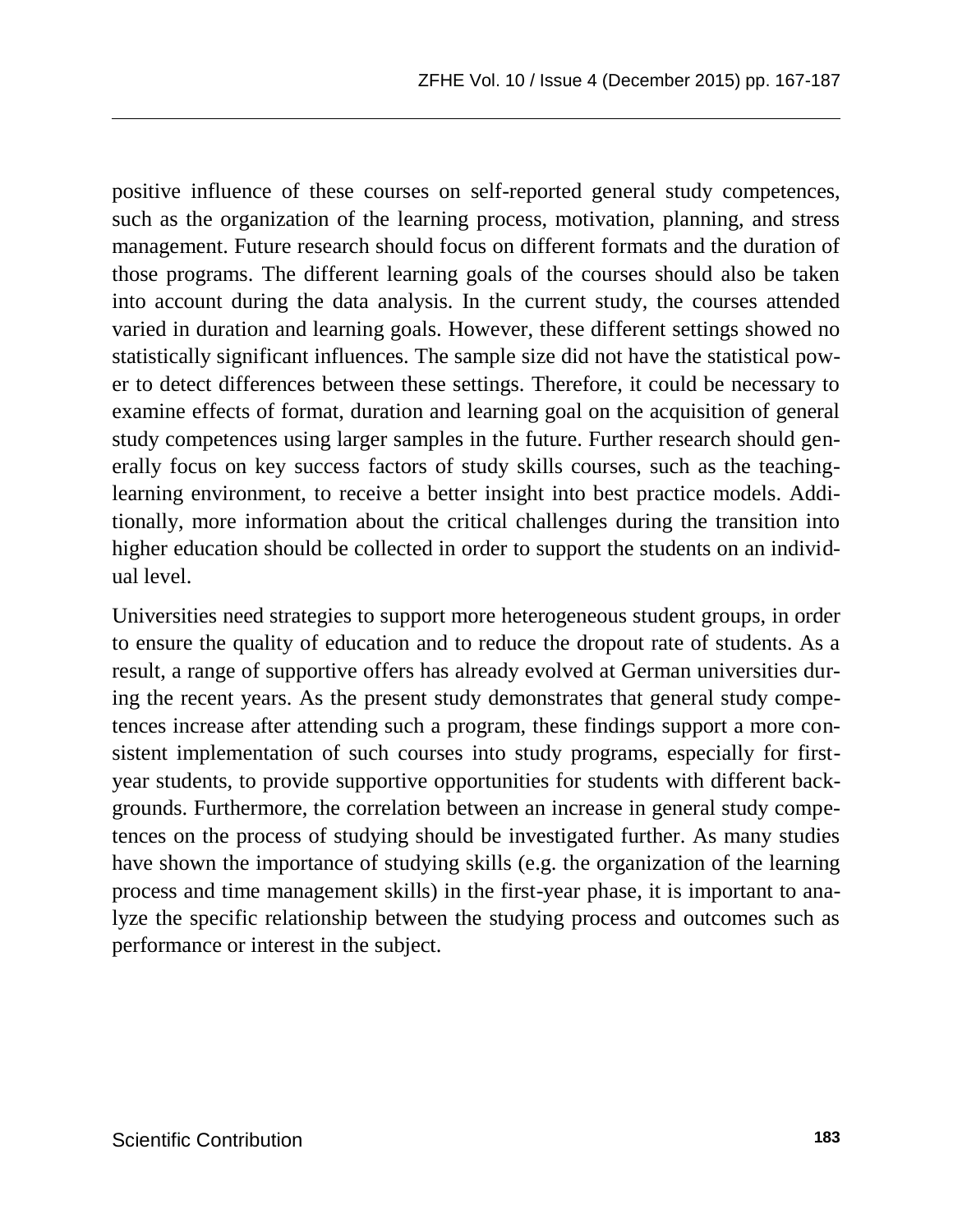# **6 References**

**Asikainen, H., Parpala, A., Lindblom-Ylänne, S., Vanthournout, G., & Coertjens, L.** (2014). The Development of Approaches to Learning and Perceptions of the Teaching-Learning Environment During Bachelor Level Studies and Their Relation to Study Success. *Higher Education Studies*, *4*(4), 24-36.

**Bologna Reform** (1999). *Der Europäische Hochschulraum. Gemeinsame Erklärung der Europäischen Bildungsminister 19. Juni 1999, Bologna*. Retrieved June 12, 2015, from [http://www.bmbf.de/pubRD/bologna\\_deu.pdf](http://www.bmbf.de/pubRD/bologna_deu.pdf)

**Bosse, E., & Trautwein, C.** (2014). Individuelle und institutionelle Herausforderungen der Studieneingangsphase. *Zeitschrift für Hochschulentwicklung*, *9*(5), 41-62. Retrieved May 21, 2015, from <http://www.zfhe.at/index.php/zfhe/article/viewFile/765/633>

**Brahm, T., & Jenert, T.** (in press). *On the assessment of attitudes towards studying – Development and validitation of a questionnaire. Learning and Individual Differences*. Retrieved October 26, 2015, from <http://dx.doi.org/10.1016/j.lindif.2015.08.019>

**Bundesministerium für Bildung und Forschung** (2010). *Richtlinien zur Umsetzung des gemeinsamen Programms des Bundes und der Länder für bessere Studienbedingungen und mehr Qualität in der Lehre*. Retrieved June 6, 2015, from [http://www.qualitaetspakt-lehre.de/\\_media/Programm-Lehrqualitaet-BMBF-](http://www.qualitaetspakt-lehre.de/_media/Programm-Lehrqualitaet-BMBF-Richtlinien.pdf)[Richtlinien.pdf](http://www.qualitaetspakt-lehre.de/_media/Programm-Lehrqualitaet-BMBF-Richtlinien.pdf)

**Bundesministerium für Bildung und Forschung** (n. d.). *Projektdatenbank Qualitätspakt Lehre.* Retrieved June 6, 2015, from [http://www.qualitaetspakt](http://www.qualitaetspakt-lehre.de/de/3013.php)[lehre.de/de/3013.php](http://www.qualitaetspakt-lehre.de/de/3013.php)

**Duong, S., & Püttmann, V.** (2014). *Studieren ohne Abitur: Stillstand oder Fortentwicklung? Eine Analyse der aktuellen Rahmenbedingungen und Daten.*  Gütersloh: Gemeinnütziges Centrum für Hochschulentwicklung. Retrieved June 6, 2015, from

[http://www.che.de/downloads/CHE\\_AP\\_177\\_Studieren\\_ohne\\_Abitur\\_2014.pdf](http://www.che.de/downloads/CHE_AP_177_Studieren_ohne_Abitur_2014.pdf)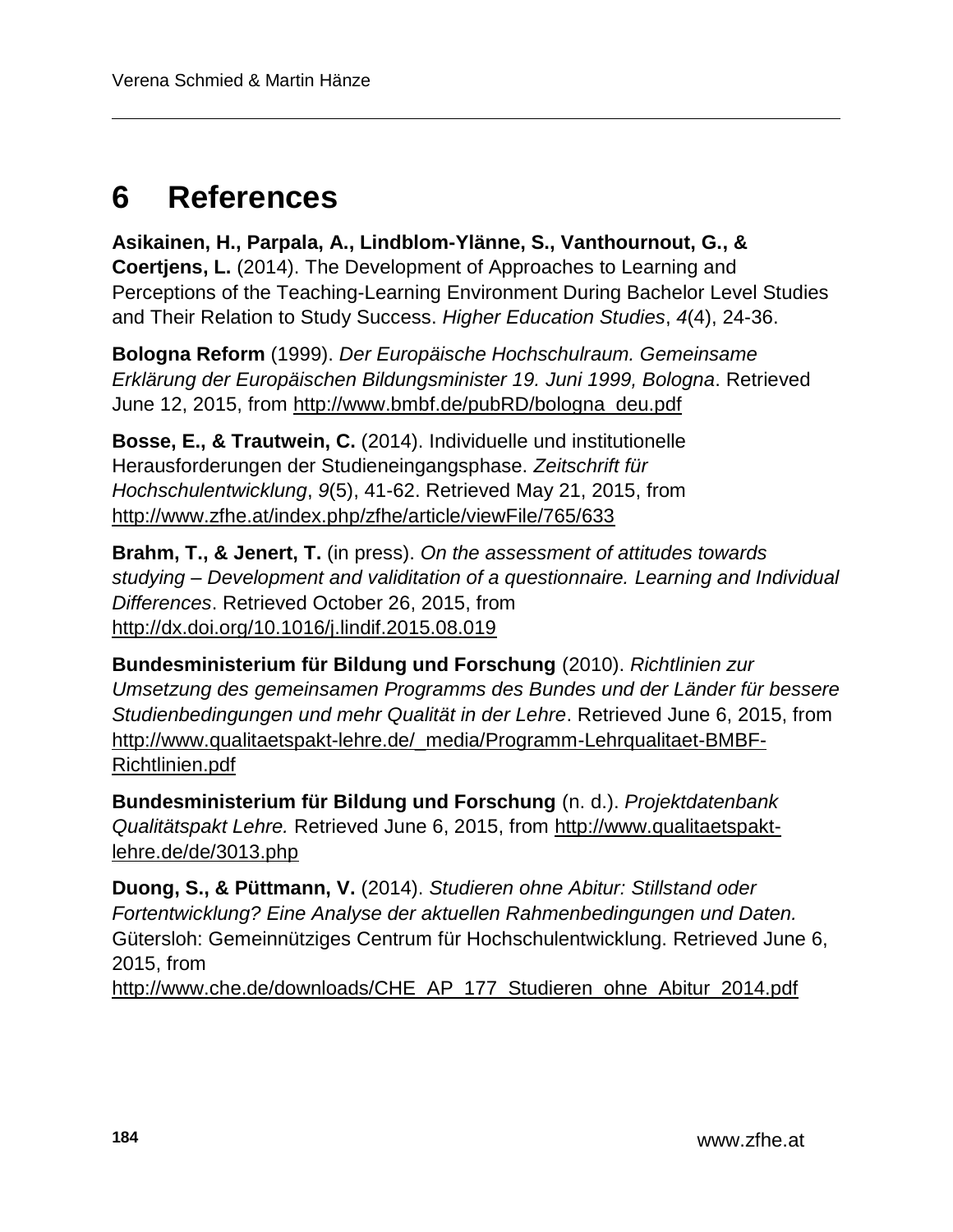**Gotzen, S., Kowalski, S., & Linde, F.** (2011). Der KOMpetenzPASS - Fachintegrierte Förderung von Schlüsselkompetenzen. In *Neues Handbuch Hochschullehre*, Ergänzungslieferung 11 09, Griffmarke F 2.13 Berlin. Retrieved December 19, 2013, from [http://www.fbi.fh-](http://www.fbi.fh-koeln.de/institut/personen/linde/publikationen/KOMpetenzPASS.pdf)

[koeln.de/institut/personen/linde/publikationen/KOMpetenzPASS.pdf](http://www.fbi.fh-koeln.de/institut/personen/linde/publikationen/KOMpetenzPASS.pdf)

**Greenfield, G. M., Keup, J. R., & Gardner, J. N.** (2013). *Developing and Sustaining Successful First-Year Programs. A Guide for Practitioners*. San Francisco, CA: Jossey-Bass.

**Hanft, A.** (2015). Heterogene Studierende – homogene Studienstrukturen. In A. Hanft, O. Zawacki-Richter, & W. B. Gierke (Eds.), *Herausforderung Heterogenität beim Übergang in die Hochschule* (pp. 13-28). Münster: Waxmann.

**Heublein, U., Richter, J., Schmelzer, R., & Sommer, D.** (2014). *Die Entwicklung der Studienabbruchquoten an den deutschen Hochschulen. Statistische Berechnungen auf der Basis des Absolventenjahrgangs 2012*. Hannover: DZHW. Retrieved April 28, 2015, from [http://www.dzhw.eu/pdf/pub\\_fh/fh-201404.pdf](http://www.dzhw.eu/pdf/pub_fh/fh-201404.pdf)

**Hillinger, B.** (2012). Kompetenzentwicklung in der Studieneingangsphase als Anforderung einer paradigmatischen Wende der Lernkulturen in Universitäten und Hochschulen in der Transformationsgesellschaft. In P. Kossack, U. Lehmann, & J. Ludwig (Eds.), *Die Studieneingangsphase – Analyse, Gestaltung und Entwicklung* (pp. 105-114). Bielefeld: UVW UniversitätsVerlagWebler.

**Horn, J. L.** (1965). A Rationale and Test for the Number of Factors in Factor Analysis. *Psychometrika*, *30*(2), 179-185.

**Kuh, G., & Schneider, C.** (2008). *High-impact educational practices: What they are, who has access to them, and why they matter*. Washington, DC: Association of American Colleges and Universities.

**Londoner Kommuniqué** (2007). *Auf dem Weg zum europäischen Hochschulraum: Antworten auf die Herausforderungen der Globalisierung*. Retrieved April 12, 2015, from [https://www.bmbf.de/pubRD/Londoner\\_Kommunique\\_Bologna\\_d.pdf](https://www.bmbf.de/pubRD/Londoner_Kommunique_Bologna_d.pdf)

**Maurer, H., & Gurzeler, B.** (2005). *Handbuch Kompetenzen: Strategien zur Förderung überfachlicher Kompetenzen*. Bern: hep.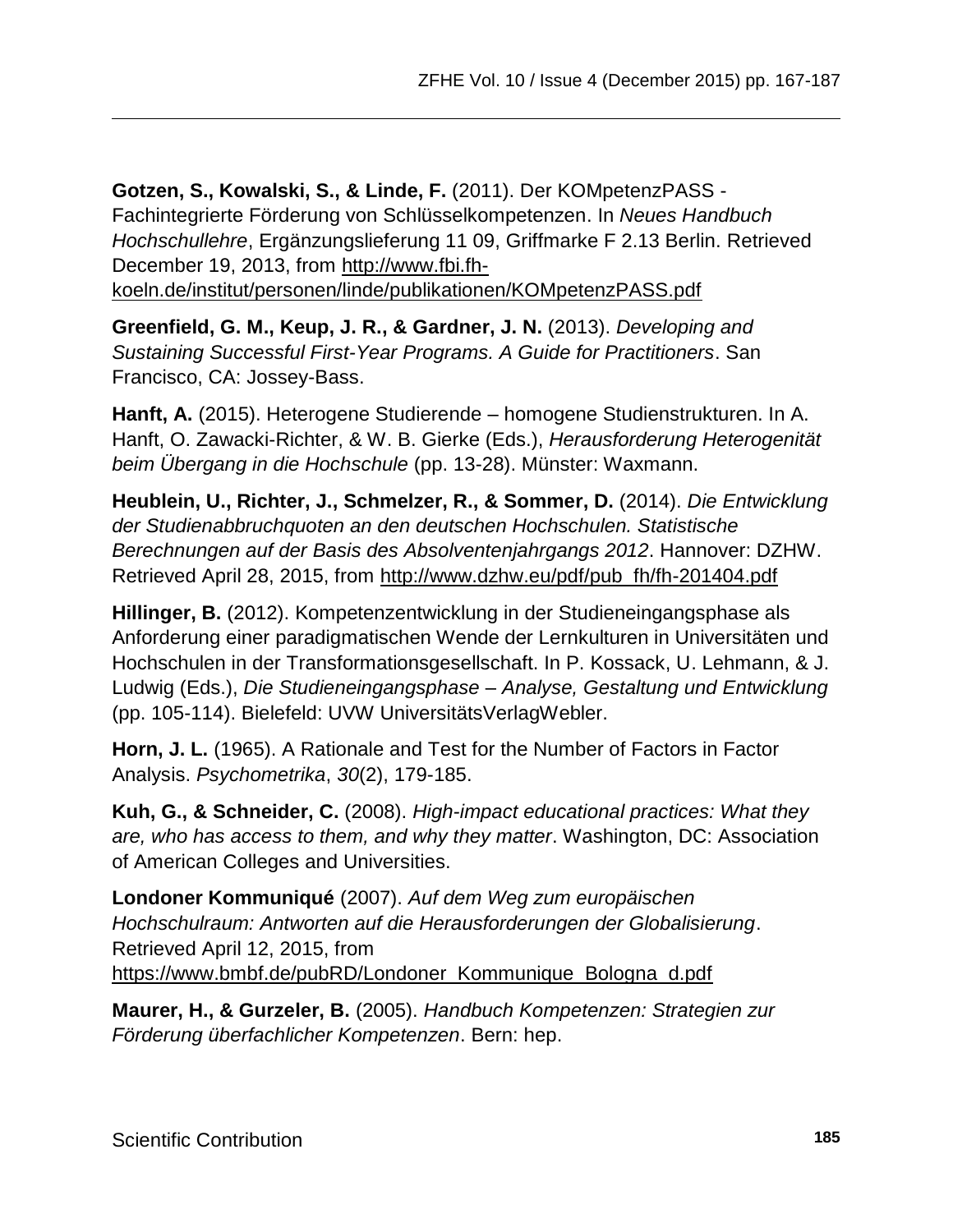**Mergner, J., Ortenburger, A., & Vöttiner, A.** (2015). *Studienmodelle individueller Geschwindigkeit. Ergebnisse der Wirkungsforschung 2011-2014*. Hannover: DZHW. Retrieved April 30, 2015, from [http://www.dzhw.eu/pdf/21/bericht\\_wirkungsforschung\\_2015.pdf](http://www.dzhw.eu/pdf/21/bericht_wirkungsforschung_2015.pdf)

**Nauerth, A., Walkenhorst, U., von der Heyden, R., Lettau, W.-D., Rechenbach, S., Struckmann, I., & Jahn, M.** (2012). Entwicklung von Kompetenzmessinstrumenten zur Erfassung der Studierfähigkeit sowie der Beschäftigungsfähigkeit im Rahmen des Forschungsprojektes Transitionen. In K. Marzinzik, A. Nauerth, & M. Stricker (Eds.), *Kompetenzentwicklung basisnah. Forschungsprojekte im Gesundheits- und Sozialbereich* (pp. 257-292). Berlin: Lit Verlag.

**Padgett, R. D., Keup, J. R., & Pascarella, E. T.** (2013). The Impact of First-Year Seminars on College Students' Life-long Learning Orientations. *Journal of Student Affairs Research and Practice*, *50*(2), 133-151. Retrieved June 6, 2015, from [https://www.wesleyan.edu/reslife/faculty-academic](https://www.wesleyan.edu/reslife/faculty-academic-partners/The_Impact_of_FirstYearSeminars.pdf)[partners/The\\_Impact\\_of\\_FirstYearSeminars.pdf](https://www.wesleyan.edu/reslife/faculty-academic-partners/The_Impact_of_FirstYearSeminars.pdf)

**Schaeper, H., & Spangenberg, H.** (2008). Absolventenbefragungen – Erfassung relevanter Kompetenzen für Studium und Beruf. In N. Jude, J. Hartig, & E. Klieme (Eds.), *Bildungsforschung 26: Kompetenzerfassung in pädagogischen Handlungsfeldern. Theorien, Konzepte, Methoden* (pp. 161-175). Bonn, Berlin: BMBF.

**Statistisches Bundesamt** (2014). *Absolventen/Abgänger nach Abschlussart.*  Retrieved April 28, 2015, from [https://www.destatis.de/DE/ZahlenFakten/GesellschaftStaat/BildungForschungKult](https://www.destatis.de/DE/ZahlenFakten/GesellschaftStaat/BildungForschungKultur/Schulen/Tabellen/AbsolventenAbgaenger_Abschlussart.html) [ur/Schulen/Tabellen/AbsolventenAbgaenger\\_Abschlussart.html](https://www.destatis.de/DE/ZahlenFakten/GesellschaftStaat/BildungForschungKultur/Schulen/Tabellen/AbsolventenAbgaenger_Abschlussart.html)

**Wild, K.-P., & Schiefele, U.** (1994). Lernstrategien im Studium: Ergebnisse zur Faktorenstruktur und Reliabilität eines neuen Fragebogens. *Zeitschrift für Differentielle und Diagnostische Psychologie*, *15*(4), 185-200.

**Woisch, A., Willige, J., & Grützmacher, J.** (2014). *Studienqualitätsmonitor 2013. Studienqualität und Studienbedingungen an deutschen Hochschulen*. Hannover: DZHW. Retrieved April 28, 2015, from [http://www.dzhw.eu/pdf/21//pdf/24/sqm2013.pdf](http://www.dzhw.eu/pdf/21/pdf/24/sqm2013.pdf)